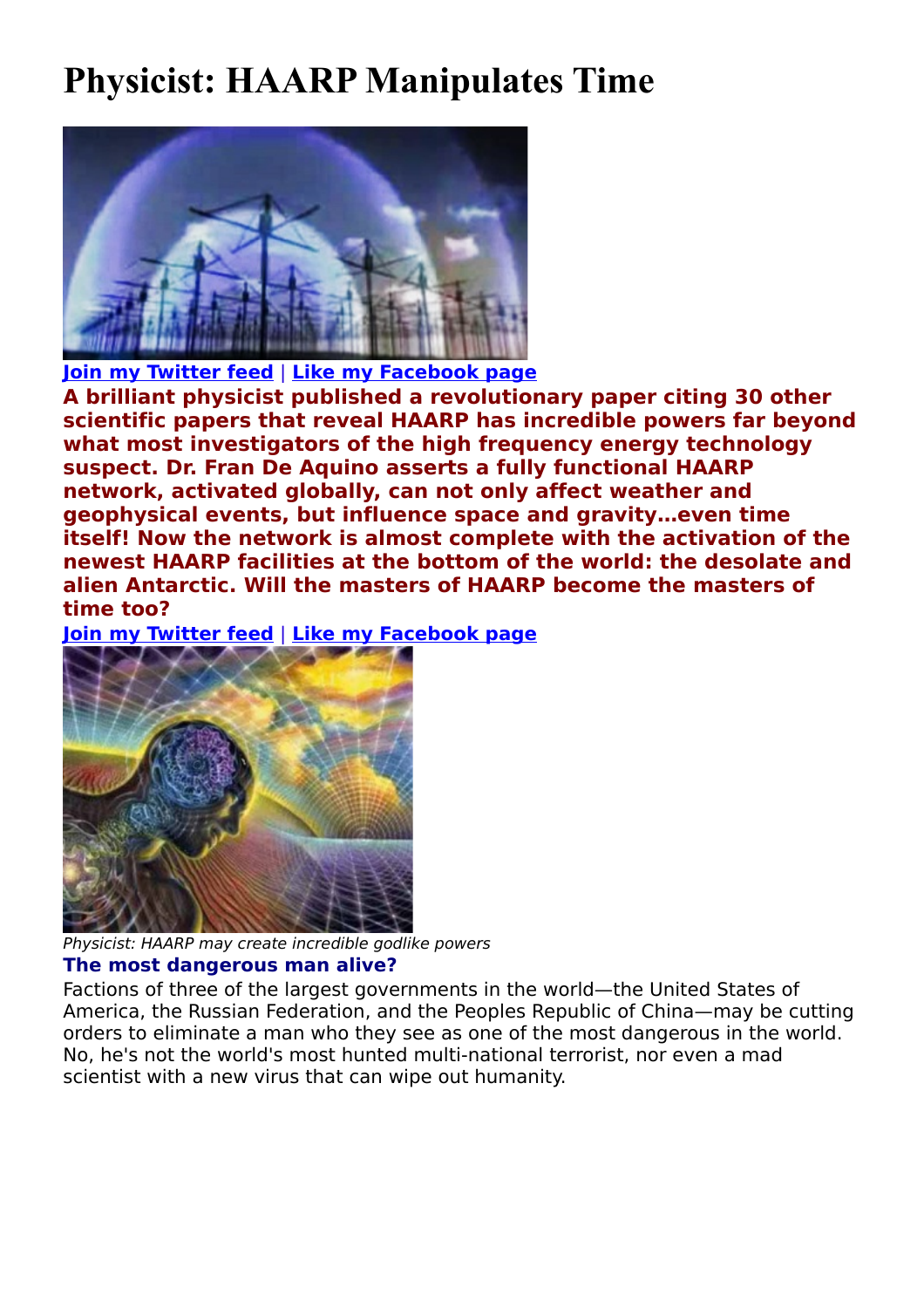

Dangerous man: Brazilian physicist Dr. Fran De Aquino

The most dangerous man in the world may be Brazilian physicist [Dr. Fran De Aquino.](http://maurin2012.blogspot.com/2011_05_01_archive.html) De Aquino hasn't developed a death ray or obtained secret launch codes to the world's nuclear missiles. He's done something potentially much worse: he's spilled the scientific and technological beans of the greatest secret in the world: the ultimate purpose of HAARP.



Expanding HAARP network almost completed

HAARP (High Frequency Active Auroral Research Program) now has installations criss-crossing the world and [extends from pole-to-pole.](http://beforeitsnews.com/story/2128/255/Death_Chain:_Antarctic_HAARP_Activation.html) The Antarctic facilities are near completion.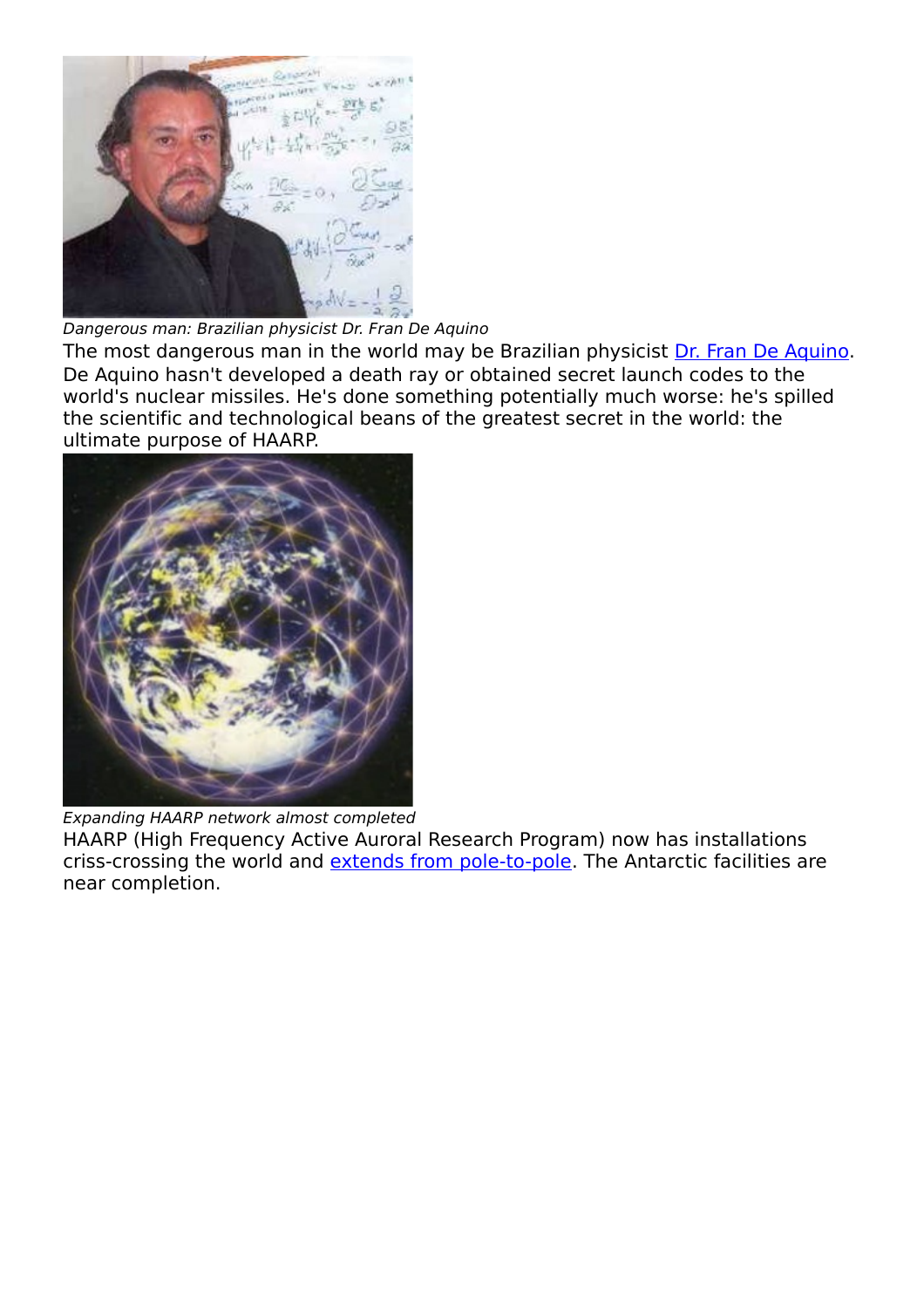

Strange space-gravity waves

De Aquino, whose paper *[High-power ELF radiation generated by modulated HF](http://vixra.org/pdf/1202.0044v1.pdf)* [heating of the ionosphere can cause earthquakes, cyclones and localized heating](http://vixra.org/pdf/1202.0044v1.pdf), lifts the veil hiding the HAARP wizards—and unlike the erstwhile Wizard of Oz, the HAARP wizards have some real power at their disposal.

The physicist's scholarly work—citing 30 other scientific papers, many peer-reviewed —reveals much more than the incredible title the paper promises.



HAARP interfering with gravity over Pacific Ocean **HAARP can manipulate gravity**

Most researchers of HAARP suspected for some time that the technology can [trigger](http://beforeitsnews.com/story/2098/680/Masters_Of_The_World:_HAARP_Wars.html) [earthquakes and ignite hurricanes.](http://beforeitsnews.com/story/2098/680/Masters_Of_The_World:_HAARP_Wars.html) De Aquino's paper tends to confirm those suspicions, but goes farther.

Utilizing high frequencies, he says, HAARP can modify, even control gravity by blocking gravity waves locally.

De Aquino claims heavy objects can be moved, even transported by creating "gravitational shieldings." But, the scientists stresses, HAARP can do even more. The ELF technology can generate "Gravitational Shielding Mantles which are made by layers of high-dielectric strength semiconductor sandwiched by two metallic foils and insulation layers. The Gravitational Shielding Mantle can be made so that it is only 1 millimeter in thickness."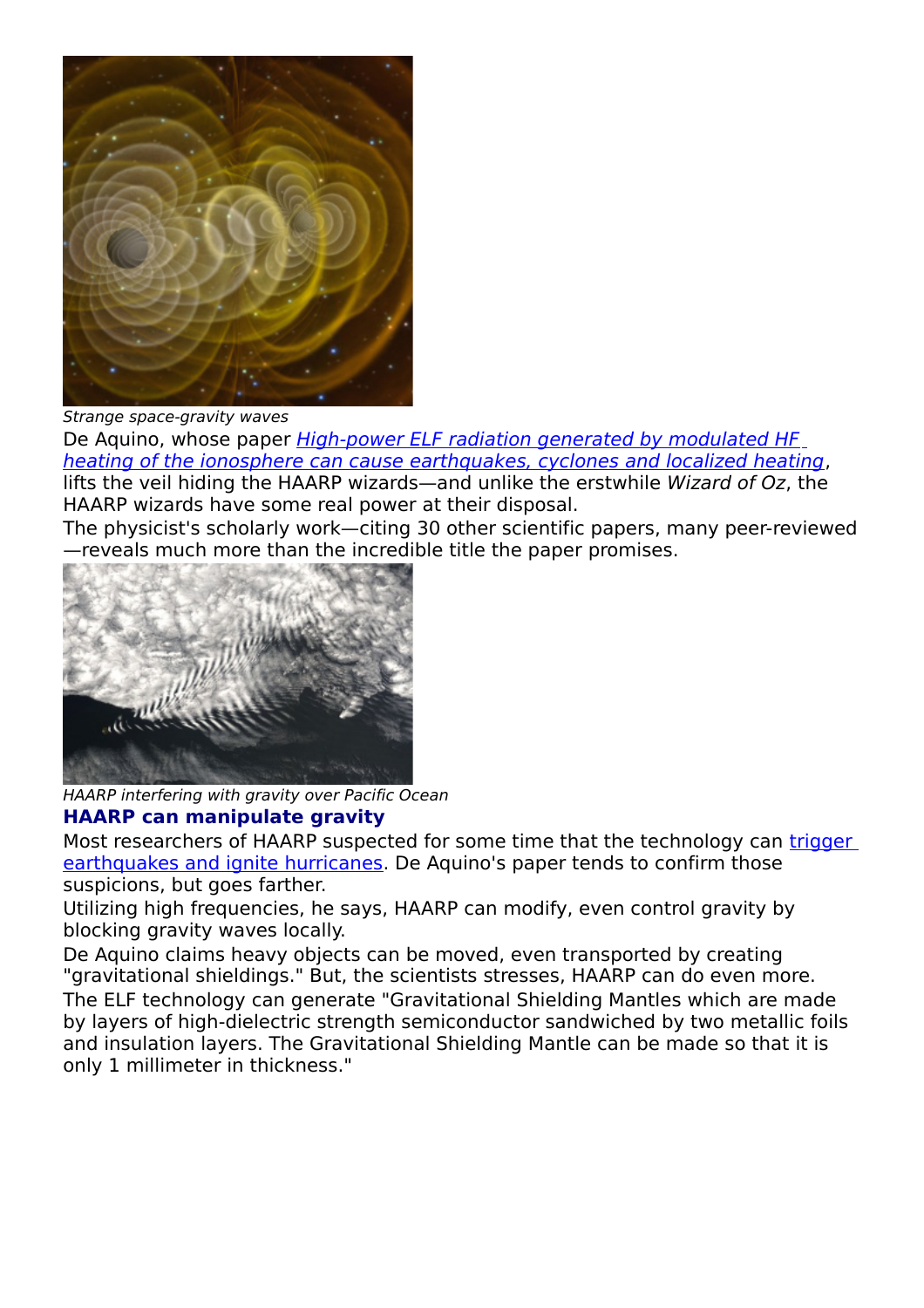

#### The Stavros RF pendulum experiment has HAARP properties

De Aquino's contention is actually supported by the experiments of another physicist, Dimitriou Stavros from the TEI-Athens, Department of Electrical Engineering in Greece. Stavros successfully demonstrated an [electromagnetic](http://jnaudin.free.fr/html/stvrfpend.htm) [interaction with the gravity field.](http://jnaudin.free.fr/html/stvrfpend.htm)

### From his abstract:

*The period of the pendulum oscillations of a suspended electromagnetic resonant circuit formed by quarter-wavelength transmission line sections is found to be affected by electrical parameters of the oscillator driving it. Of particular influence appears to the magntitude of current at resonance, which depends on the effective quality factor (Q) of the RF tank circuit and the input driving power.*



Incredible HAARP energy vortex warps a cloud

Yet, most astounding of all, De Aquino asserts that the ultimate power of HAARP is its **capability to warp time**.

Time dilation, a relativistic effect described in Einstein's Special Theory of Relativity, is created by mass approaching the speed of light and affecting gravity by warping space-time.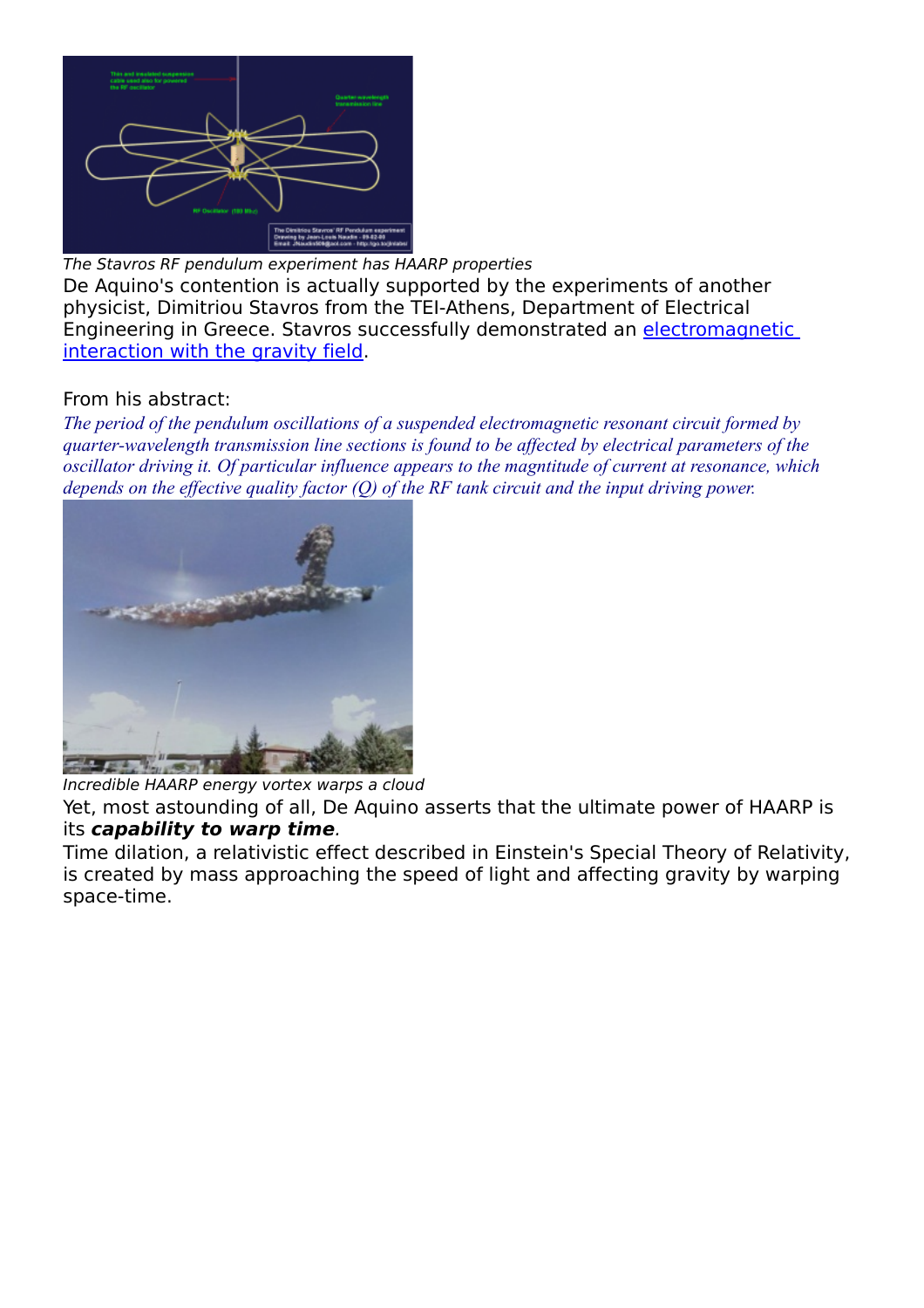

Is HAARP being used to create space-time travel? **HAARP can control space and time**

De Aquino's paper shows that when subjected to a uniform ELF electromagnetic field, mass can be transitioned to a different time relative to outside observers. It is done artifically and at will.



Advanced HAARP teleportation technology

The analogy he draws envisions an ocean going vessel. He explains the ship "...is made of steel. When subjected to a uniform ELF electromagnetic field, with intensity and frequency the ship will perform a transition in time to another time. It is important to note that the electromagnetic field, besides being uniform, must remain with the ship during the transition to the new time. If it is not uniform, each part of the ship will perform transitions to different times in the future. In order for the electromagnetic field to remain with the ship, it is necessary that all the parts, which are involved with the generation of the field, stay inside the ship. If persons are inside the ship they will perform transitions to different times in the future because their conductivities and densities are different."